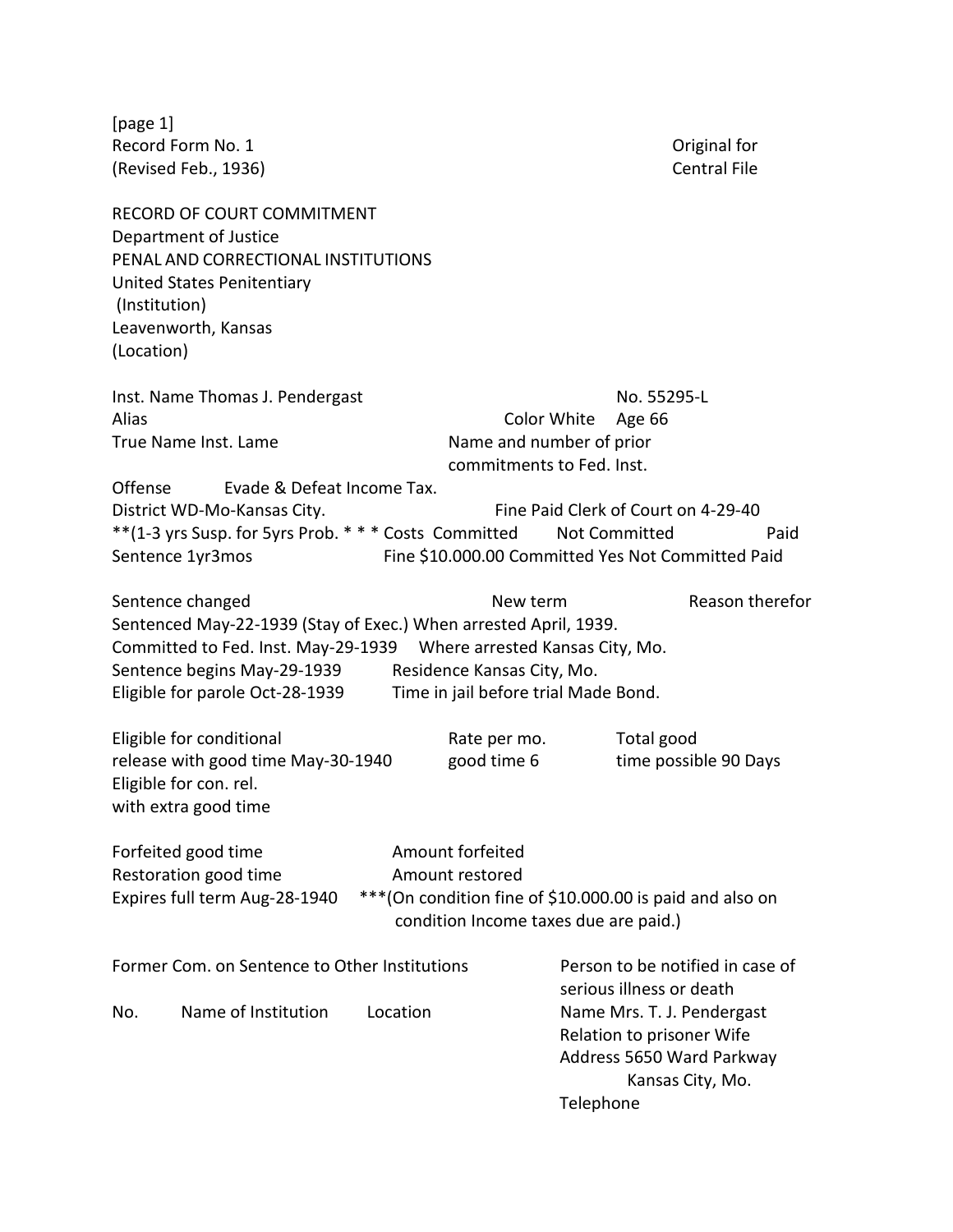ACTION OF BOARD Releases and recommitments on present sentence other than parole.

| Date      | No. | Parole                                  |   | War. Rev. Dis. |      |
|-----------|-----|-----------------------------------------|---|----------------|------|
|           |     | App. Forth. Effect. Rel. Den. Cont. is. |   |                | from |
|           |     |                                         |   |                | Par. |
|           |     | 10-30-39 Not heard in Hust              |   |                |      |
| $10 - 39$ |     |                                         | x |                |      |
| 11-21-39  |     |                                         | X |                |      |
|           |     |                                         |   |                |      |

DETAINERS FILED Date **Nature of Detainer** Notify Whom **Remarks** 11-2-39 Sheriff, Kansas City, Mo. – Bribing an officer

U.S. PENITENTIARY LEAVENWORTH, KANS. CONDITIONAL RELEASE MAY 30 1940

## [page 2] AUTHORIZATION FOR DISPOSITION OF MAIL AND PROPERTY

I hereby authorize the of the (Warden or Superintendent) of the (Institution) (Location) or his authorized representative, to open and examine all mail matter and express or other packages which may be directed to my address, and to sign my name as endorsement on all checks, money orders, or bank drafts, for deposit to my credit in the Prisoners' Trust Fund, as long as I am a prisoner in said institution.

In the event that I should die, I direct that my be notified and that all of my personal effects, including any money remaining to my credit in or due me from said (Institution), be immediately transmitted to h whose address is

Dated at the this , day of 193

(Name and Number)

 I hereby certify that the above and foregoing was read and fully explained by me to the above-named prisoner before he signed the same, and that he signed the same voluntarily in my presence, this day of , 193\_

Record Clerk

Date Of Birth: July, 22, 1872 Missouri USA.